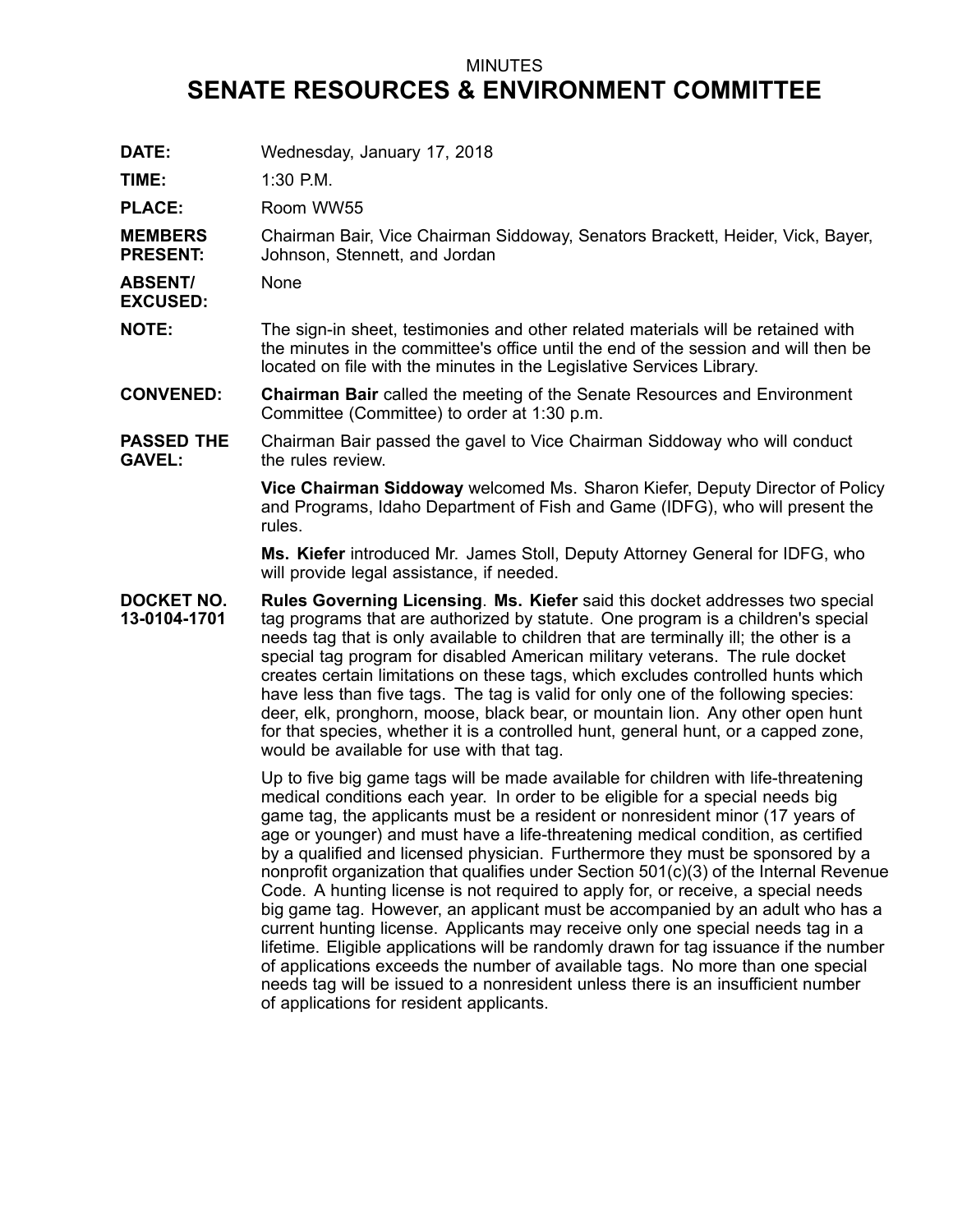**Ms. Kiefer** said up to five big game tags will also be made available for disabled veterans, of which one tag will be designated to the Idaho Division of Veterans Services (IDVS) for <sup>a</sup> resident applicant. Eligibility for resident or nonresident disabled veterans to receive <sup>a</sup> disable veterans special big game tag must be certified by the United States Department of Veterans Affairs. The applicant must also be sponsored by <sup>a</sup> nonprofit organization that is qualified under Section 501(c)(3) of the Internal Revenue Code, or by <sup>a</sup> governmental agency. Applicants may receive only one special needs tag in <sup>a</sup> lifetime. Hunter education requirements are waived and <sup>a</sup> license is not required to apply for, or receive, <sup>a</sup> disabled veterans special big game tag. Eligible applications will be randomly drawn for tag issuance if the number of applications exceed the number of available tags. Not more than one disabled veterans special big game tag will be issued to <sup>a</sup> nonresident unless there is an insufficient number of applications for resident applicants.

**Ms. Kiefer** noted that there is one change of substance for the disabled American veterans special big game tag that does not apply to the special needs children's tag. Since the inception of this program, the IDVS has sponsored two disabled American veterans in <sup>a</sup> competitive process that includes an essay as to why this hunting opportunity would be important to them. Because they are <sup>a</sup> partner state organization, **Ms. Kiefer** said that IDFG felt there was legitimate interest in "hard-wiring" them in for <sup>a</sup> tag every year. Under this proposal, one of the five tags available would automatically go to the IDVS for <sup>a</sup> disabled American veteran resident.

**Chairman Bair** inquired as to the oversight of these tags and processes to ensure they are used as intended. **Ms. Kiefer** stated that IDFG's oversight is no different than oversight for any other tag. IDFG has enforcement officers in the field that check these tags. The credibility of the organizations are at stake and would suffer harm if they do not operate according to the rule.

**Senator Brackett** inquired as to why IDVS previously received two tags and now would receive <sup>a</sup> reduction. **Ms. Kiefer** said that IDFG heard strongly from other veteran organizations that they felt as if they were not receiving fair treatment.

**Senator Johnson** noted that negotiated rulemaking was not conducted, but many responses were received by IDFG. He requested Ms. Kiefer to elaborate about the responses. **Ms. Kiefer** said they received enthusiastic support for the specific application period for the special big game tags; noteworthy support for <sup>a</sup> random draw that exceeded the number of tags available; and sixty-three percent supported excluding controlled hunts with less than five tags from the special big game tag program. A letter was received from the IDVS which acknowledged the challenges that arose in processing so many legitimate applications; and IDVS made it clear they wanted to be <sup>a</sup> partner and were accepting of having <sup>a</sup> "hard-wired" tag for <sup>a</sup> resident.

**MOTION: Senator Brackett** moved to hold **Docket No. 13-0104-1701**, and schedule it again so constituents in his district who could not attend may have an opportunity to testify. **Senator Johnson** seconded the motion. The motion carried by **voice vote**.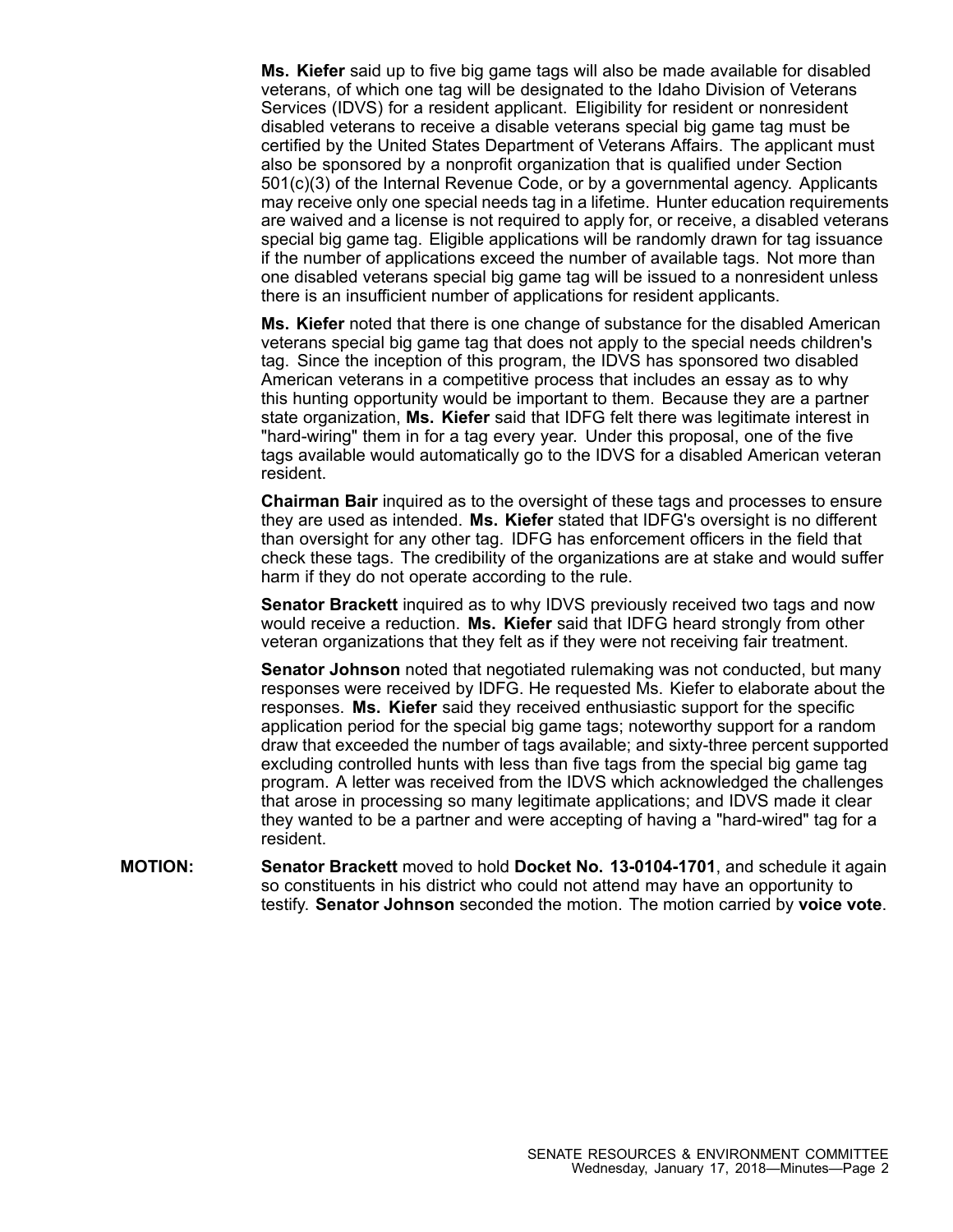**DOCKET NO. 13-0104-1702 Rules Governing Licensing**. **Ms. Kiefer** stated that it is proposed that Sections 700 and 800 be amended to include all of Controlled Hunt Area 11, rather than Unit 11, for the bighorn sheep auction and lottery tags to be consistent with the general controlled hunt tag for this hunt.

> Section 700. The bighorn sheep auction tag shall be valid in Controlled Hunt Area 11 only during odd-numbered years and during even-numbered years when the bighorn sheep lottery tag holder chooses not to hunt in Controlled Hunt Area 11.

Section 800. The bighorn sheep lottery tag shall be valid in Controlled Hunt Area 11 only during even-numbered years and during odd-numbered years when the bighorn sheep auction tag holder chooses not to hunt in Controlled Hunt Area 11.

**Ms. Kiefer** stated that Controlled Hunt Area is all of Units 13 and 18 and that portion of Unit 11 that drains into the Snake River from the mouth of the Salmon River to, but excluding, Ten Mile Creek.

**MOTION: Senator Heider** moved to approve **Docket No. 13-0104-1702**. **Senator Vick** seconded the motion. The motion carried by **voice vote**.

**DOCKET NO. 13-0104-1703 Rules Governing Licensing**. **Ms. Kiefer** said this rule allows the Idaho Fish and Game Commission the flexibility to create an outfitter allocation of big game tags for an unlimited controlled hunt when <sup>a</sup> nonresident big game tag limitation is established. The purpose of this change is to maintain nonresident clientele for outfitters participating in unlimited controlled hunts. Unlimited controlled hunts are <sup>a</sup> midway tool between <sup>a</sup> general hunt and <sup>a</sup> controlled hunt. They only permit deer hunts. The areas affected are Units 26, 27, and 28 and are located in the Middlefork zone and Unit 73 in southeast Idaho near the Utah border. This allows IDFG to monitor trends of participation in these Units.

> **Senator Stennett** stated that there is <sup>a</sup> lot of ambiguity in the language about how the formula is determined as described in the pending rule. **Ms. Kiefer** said average historic use is reflected in the determination.

- **MOTION: Chairman Bair** moved to approve **Docket No. 13-0104-1703**. **Senator Heider** seconded the motion. The motion carried by **voice vote**.
- **DOCKET NO. 13-0106-1701 Rules Governing Classification and Protection of Wildlife**. **Ms. Kiefer** said this rule reclassifies the red squirrel from <sup>a</sup> Protected Nongame Species to an Upland Game Animal which will allow the Idaho Fish and Game Commission to set <sup>a</sup> regulated harvest season. Red squirrels are native to Idaho and are not <sup>a</sup> conservation concern. A request organized in northern Idaho that IDFG consider setting <sup>a</sup> hunting season for red squirrels.

**Senator Heider** inquired if the red squirrel was the same as the fox squirrel in the Midwest. **Ms. Kiefer** said the red squirrel is an entirely different species.

**Senator Brackett** asked for background information relating to the Pygmy rabbit. **Ms. Kiefer** stated that, although the Pygmy rabbit is identified as an Upland Game Animal, there is no open season; open season is not appropriate because of limited distribution of the Pygmy rabbit and conservation concerns.

## **MOTION: Senator Johnson** moved to approve **Docket No. 13-0106-1701**. **Senator Vick** seconded the motion. The motion carried by **voice vote**.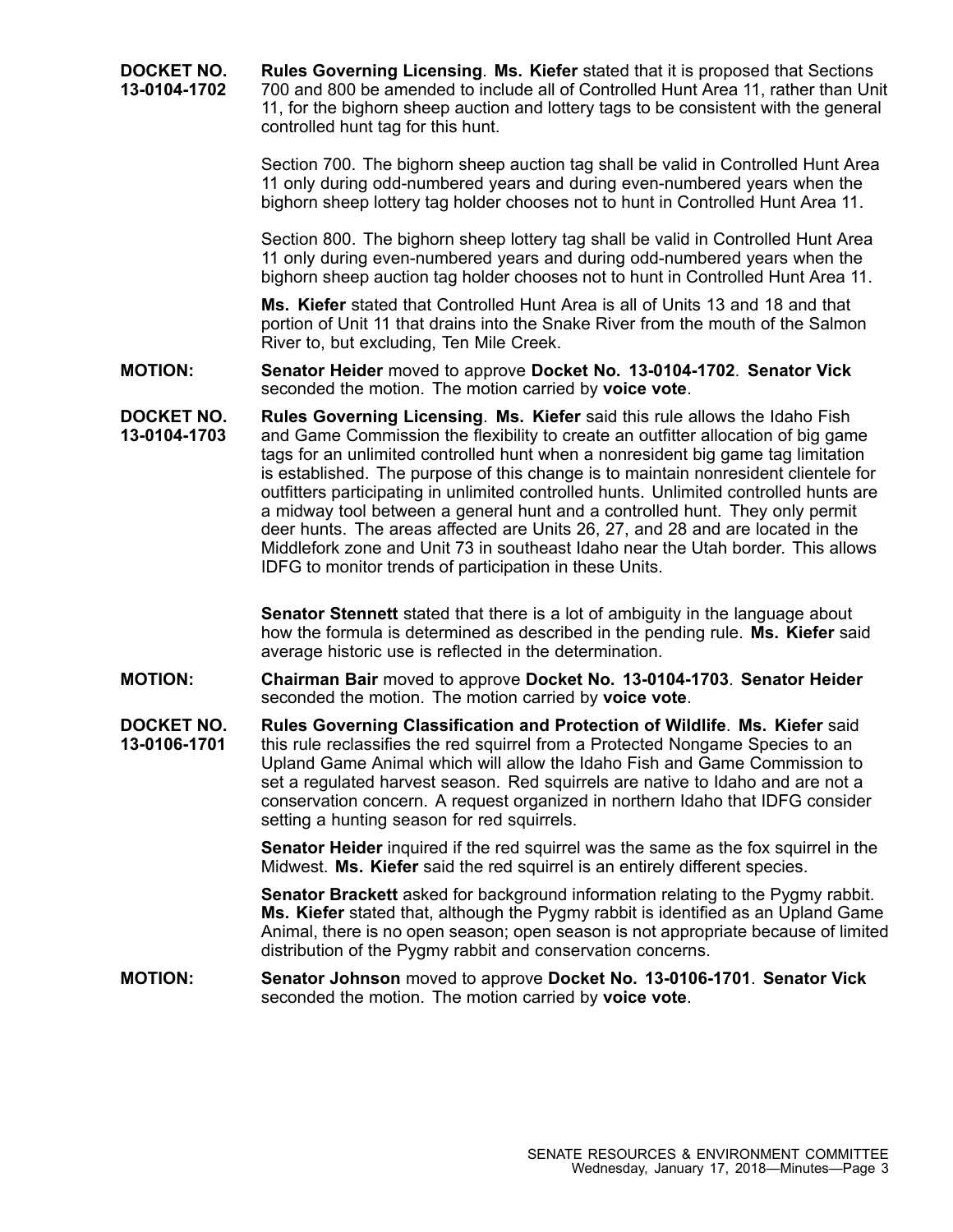**DOCKET NO. 13-0108-1704 Rules Governing the Taking of Big Game Animals in the State of Idaho**. **Ms. Kiefer** explained that this rule change allows the Idaho Fish and Game Commission flexibility to proportionately limit the number of non-outfitted, nonresident big game tags allocated in an unlimited controlled hunt. These restrictions would be established during the time of the Idaho Fish and Game Commission's annual season setting. The purpose is to reduce crowding among hunters, to support continued resident participation, and ensure <sup>a</sup> quality hunt experience.

There were no questions from the Committee regarding this docket.

**MOTION: Senator Heider** moved to approve **Docket No. 13-0108-1704**. **Senator Stennett** seconded the motion. The motion carried by **voice vote**.

**DOCKET NO. 13-0108-1706 Rules Governing the Taking of Big Game Animals in the State of Idaho**. **Ms. Kiefer** stated this docket is an assortment of changes needed in Chapter 8; Chapter 8 pertains to the taking of big game animals. There are three elements in this docket. The first is <sup>a</sup> "Super" tag draw for hunters that filled out their mandatory harvest report form. This program had no effect on early reporting or compliance. IDFG is suggesting to rescind this particular program, as they are using other methods to collect information. The second element is <sup>a</sup> controlled, archery-only hunt that had <sup>a</sup> very prescriptive hunter orientation class for anyone who drew that tag. The changes include removing duplicative language regarding mandatory reporting and updating the rule to reflect the current reporting procedure. The final element deletes the mandatory requirement that successful wolf hunters report wolf harvest with <sup>a</sup> telephone report; the telephone report no longer has application for in-season management. However, <sup>a</sup> report must be made within 10 days of <sup>a</sup> harvest so that biological information may be obtained.

> **Sentor Brackett** said he understood the House Resources Committee rejected the "Failure to Report" section of this rule and asked for information regarding their request. **Ms. Kiefer** stated that <sup>a</sup> Committee member wanted to maintain <sup>a</sup> hard line that would penalize <sup>a</sup> hunter who did not fill out their mandatory report. The Committee member wanted the rule to remain as written.

> **Senator Stennett** inquired as to how much of the information acquired pursuant to mandatory reporting requirement was used by IDFG. **Ms. Kiefer** said they use hunter information, but it comes to IDFG by different channels, such as check stations, telephone surveys, and information collected when <sup>a</sup> hunter purchases <sup>a</sup> license.

> **Senator Johnson** stated concern that this section of this rule discourages hunters from filing <sup>a</sup> report, as it is no longer mandatory.

- **MOTION: Senator Johnson** moved to approve **Docket No. 13-0108-1706** except in Section 421, adopt the new, 01, reject the new, 02, and adopt the old Subsection 04. **Senator Heider** seconded the motion. The motion carried by **voice vote**.
- **PASSED THE** Vice Chairman Siddoway passed the gavel to Chairman Bair.

**GAVEL:**

- **RS 25706 Ms. Kiefer** presented **RS 25706** which gives authority to the Director of IDFG to charge <sup>a</sup> fee for the acceptance of credit cards at IDFG regional offices. These include headquarters, and at IDFG sponsored events, where persons may wish to pay for licenses, tags, and permits, related applications, and materials using <sup>a</sup> credit card. Currently, only cash, checks, and debit cards are accepted to avoid <sup>a</sup> fee. This proposal is <sup>a</sup> customer service enhancement.
- **MOTION: Senator Heider** moved to print **RS 25706**. **Vice Chairman Siddoway** seconded the motion. The motion carried by **voice vote**.